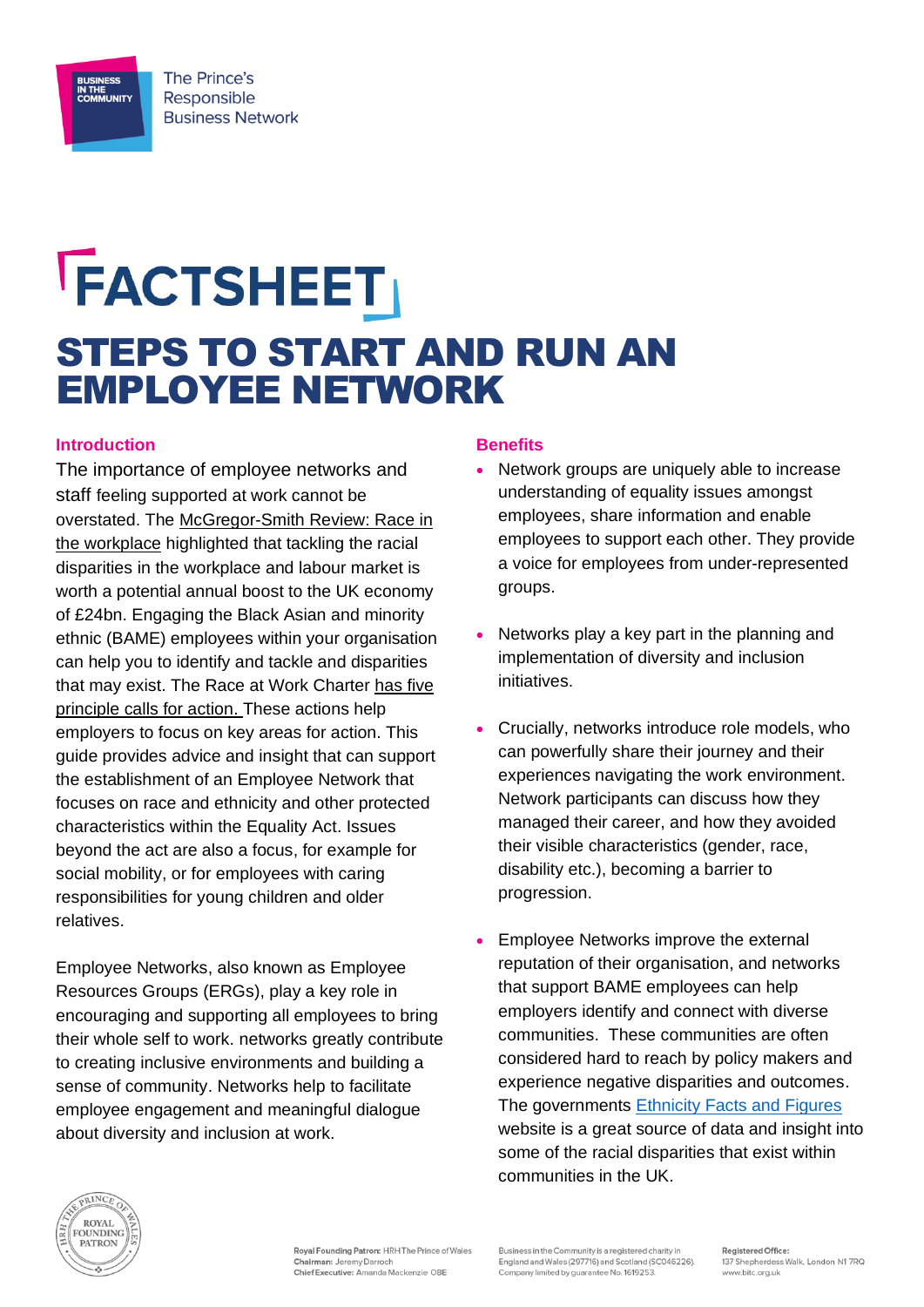

**BUSINESS<br>IN THE<br>COMMUNITY** 

- Network staff are in a unique position to create awareness about the needs and aspirations of the employee groups they represent. Furthermore, they can advise on business opportunities, marketing, programme and product development and generally on how to improve the reach to clients and service users from diverse communities.
- Networks improve the workplace and can provide a safe space for employees to discuss sensitive issues. Networks can also provide advice and information on any resources that exist within the workplace.

Setting up and running a network takes passion, time and effort. It requires committed individuals but also organisations that value and support them. The best employee network outcomes are achieved when the network, Human Resources (HR), People Engagement teams, Diversity and Inclusion (D&I) leads and senior executive sponsor within the organisation work collaboratively together to provide guidance, support and resource where required.

Setting up and running a network takes passion, time and effort. It requires committed individuals but also organisations that value and support them.

The following top tips are taken from practices and experiences from BITC member organisations and their highly effective employee networks. They are designed to support networks, however early-on in their development. The tips also guide organisations on how to get the best value from their employee networks.

## **Top Tips for gaining commitment and support to start a network**

#### **Value networks**

Networks are more successful when their organisation recognises their importance and value. Establish a supportive relationship between the Network and Diversity and Inclusion and/or Human Resources teams who can and should facilitate access to senior leadership teams, executive sponsors and other stakeholders in the organisation.

#### **Create capacity**

One common challenge for networks is the workload involved for the volunteer chairs and committee members, who are juggling their day job and their role in the network. Much can be done to help the network's volunteers succeed. For example, organisations can offer a certain amount of volunteer hours during working time:

- Organisations can ensure line managers appreciate the importance of the work of the network and allow time away from the day job when possible;
- Network achievements can be recognised as part of the appraisal process, objectives and KPIs.

#### **Sustainability**

To promote continuity and avoid loss of momentum and expertise, networks should consider succession planning for network chairs as a key responsibility, as well as responsibility for the continuity of network participants.

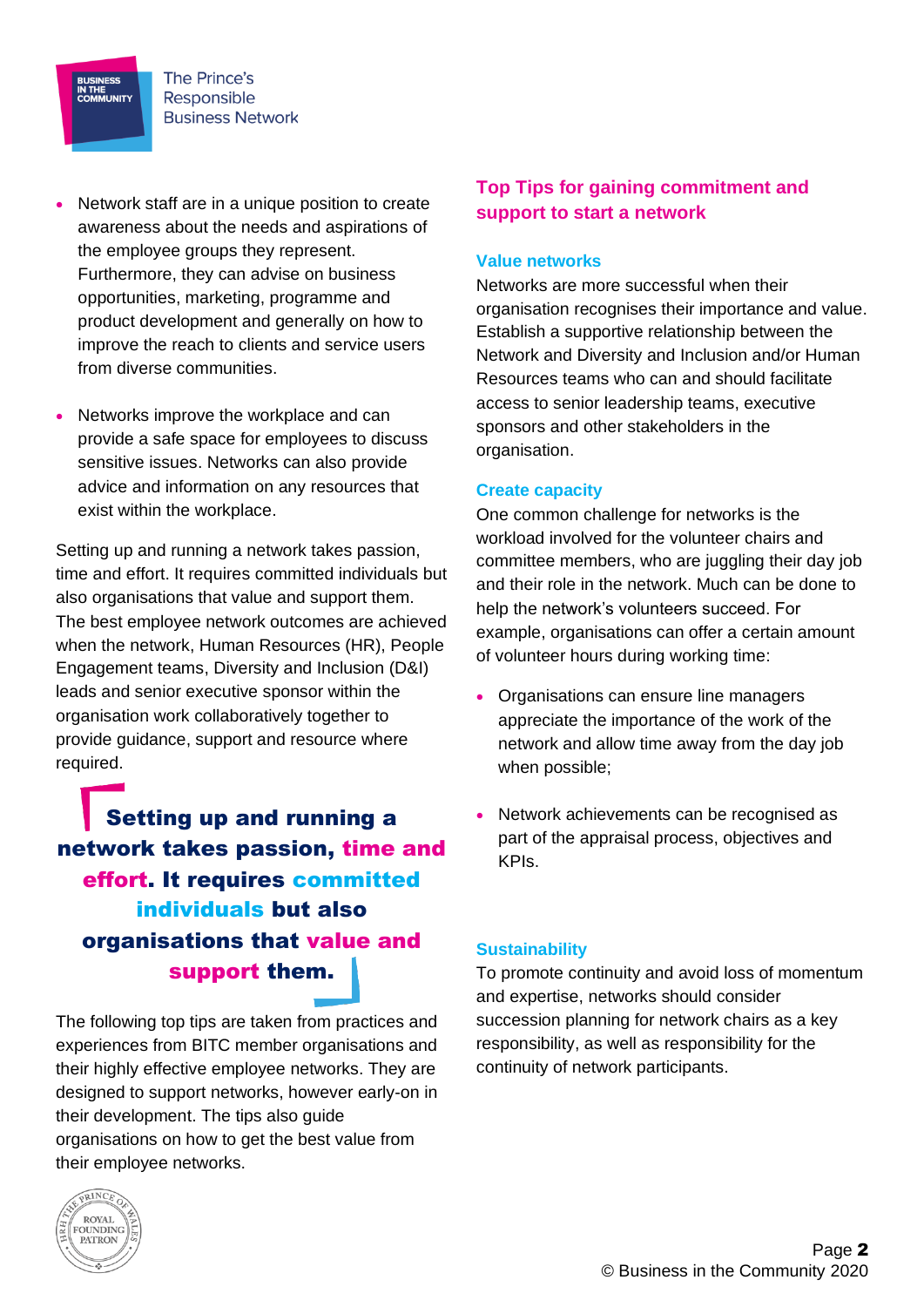The Prince's Responsible **Business Network** 

#### **Align with organisational goals**

**BUSINESS<br>IN THE<br>COMMUNITY** 

Networks are more effective when their aims fit well with organisational objectives.

- Organisations should be open and transparent about their Diversity targets and the diversity [management information they monitor.](https://www.bitc.org.uk/capturing-ethnicity-data/)
- Networks should consider how their objectives find alignment with organisational D&I and People strategies.

#### **Plan**

The network's business case should be established at the start, including the needs the network is addressing.

It is also helpful to define what is outside the employee networks scope, this can help to keep the network focussed. It will also ensure the roll of the network is clearly defined and separate to that where engagement with HR is more appropriate. The business case should include how the network is contributing to the organisation and ensure plans are realistic and achievable.

Favour a long-term view - it is better to accomplish smaller sustained steps than to pursue an ambitious plan that may not come to fruition. This may result in a loss of confidence and engagement.

#### **Frequent Network Activities**

As Networks develop plans, they should consider how they can support employees, keep their activities business focussed and deliver business benefits

| <b>Common activities for members and peers</b>   | Common activities for organisation and workforce                                                                                                    |
|--------------------------------------------------|-----------------------------------------------------------------------------------------------------------------------------------------------------|
| Support Role Modelling                           | Promoting diversity, education and dialogue                                                                                                         |
| <b>Attraction &amp; Recruitment</b>              | Raising external profile and organisational reputation,<br>being involved in recruitment outreach and selection<br>panels                           |
| Employee engagement                              | Advising on policy and programs under development,<br>help to promote the value of capturing ethnicity data and<br>other protected characteristics. |
| Professional Development & Career<br>progression | Consulting on business, products & services and<br>reaching out to diverse costumers                                                                |

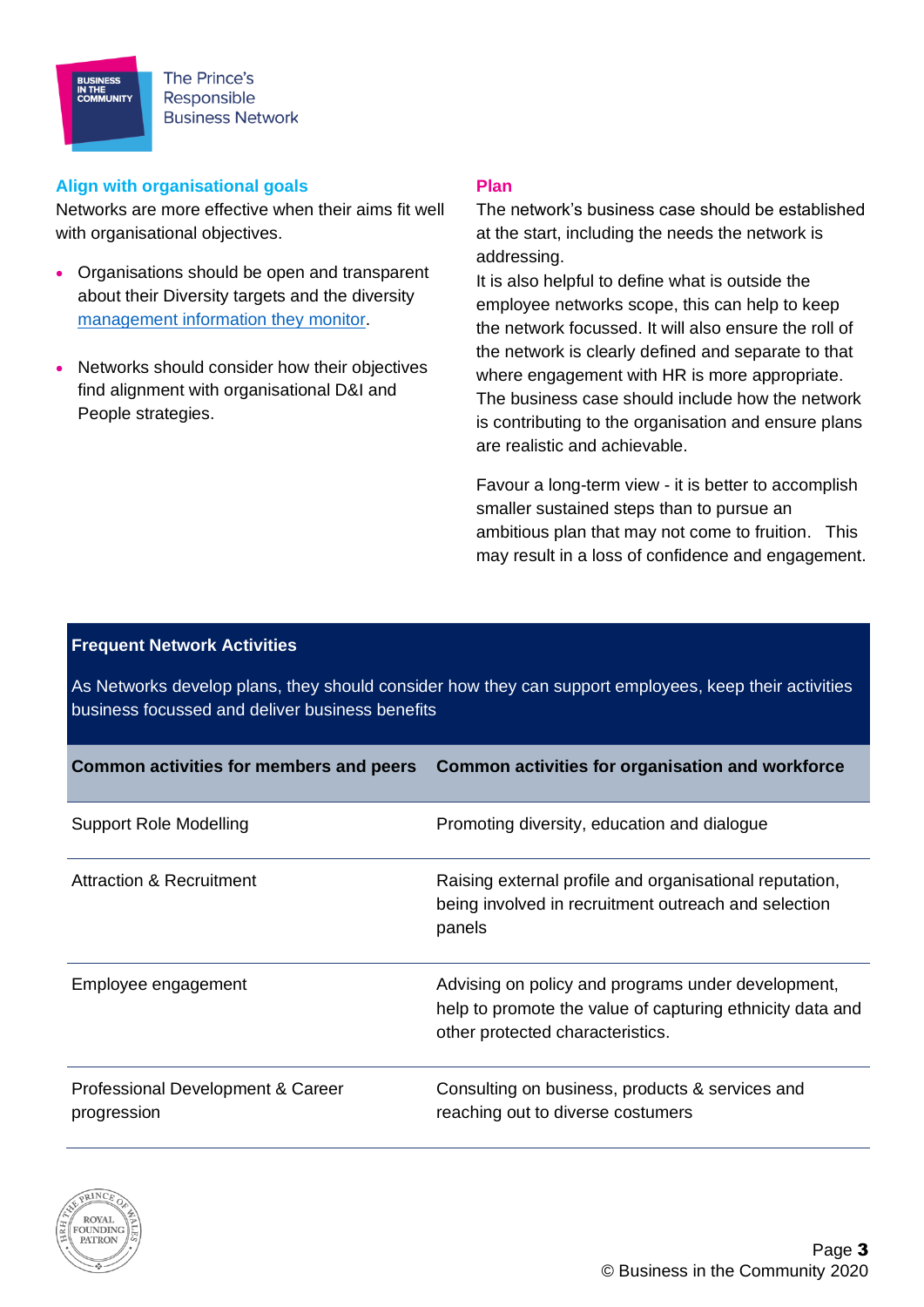

The Prince's Responsible **Business Network** 

Networking **Networking Networking Networking** 

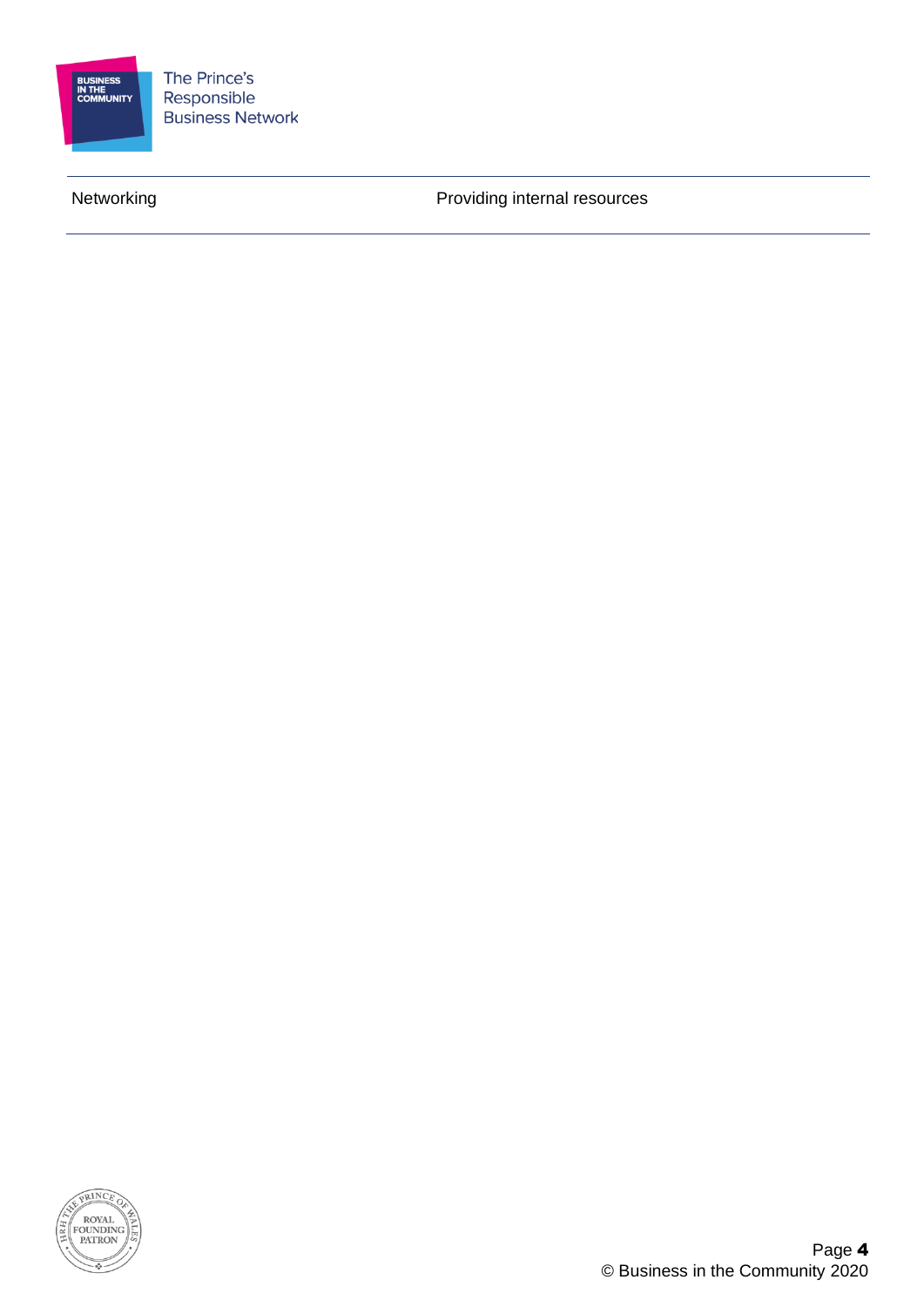# Activities for networks in early stages

## **Step 1: Gearing Up**

**BUSINESS<br>IN THE<br>COMMUNITY** 

- Draw up a **business case** showing what value the Network will provide to the employer as well as to members.
- Set up a **strategic direction** and long-term vision: consult with colleagues to identify the main priorities of the Network. What needs is the Network designed to address?
- Work closely with the D&I / HR / People Engagement teams to **align** network objectives with those of the organisation. The five principle calls for action in the [Race at Work Charter](https://www.bitc.org.uk/race/) provides a simple framework for action that highlights some key areas for action for employers that the network can support the employer with.
- Establish clear **terms of reference**, develop formal guidelines and a regular meeting schedule. Consider best ways for the network to operate, define roles and areas of responsibility.
- Carry out a review of current **capacity**, make plans to address any issues (for example recruiting more committee members, setting up working streams, clarifying job roles and expectations etc…)
- Develop a strategy and **action plan**, answering the questions:
	- $\rightarrow$  What do we want to achieve within the next 3 / 5 years)?
	- $\rightarrow$  What are the objectives for this year? (What action will we take? Who is responsible for each? How can we measure our success? What timelines are associated to these activities? What resources are needed?)
- Identify what **resources** are needed and ways to secure them
- Develop a **brand**. This includes a name suitable to communicate the objectives of the Network to key audiences: members, peers and the workforce at large. This can include a logo.
- Bring HR and Diversity teams **up to speed** with your progress.
	- $\rightarrow$  Communicate clearly the network's request for support from them, and have a good understanding of how the network intends to collaborate moving forward (areas of collaborative effort, areas where the network will work independently, lines of communication etc.)

#### **Stage 2: Getting Going**

- Plan a **launch** event if starting a new network or re-launching an existing network. Try to attract as much attention as possible. Invite senior leaders. Invite the Chief Executive, or equivalent, to speak at the event to demonstrate support. Top down, visible commitment from the CEO and ExCo is key in setting up the network for success. Secure an executive sponsor for the network who will commit to listen to the network and support them and represent views and issues highlighted at the top table. This is important for sustained effectiveness of the network beyond the excitement of the launch. Our [Top Tips factsheet for Executive Sponsors](https://www.bitc.org.uk/fact-sheet/race-at-work-charter-executive-sponsors-top-tips-to-become-a-visible-leader-on-ethnicity/) provides some ideas of how they can support the organisation and networks as a part of that.
- Develop **communication channels** and tools to create awareness about the network, its activities and to foster membership.
- Work on **strategies to engage** peers.
- Carry out **consultation with network members** and peers. This helps to: